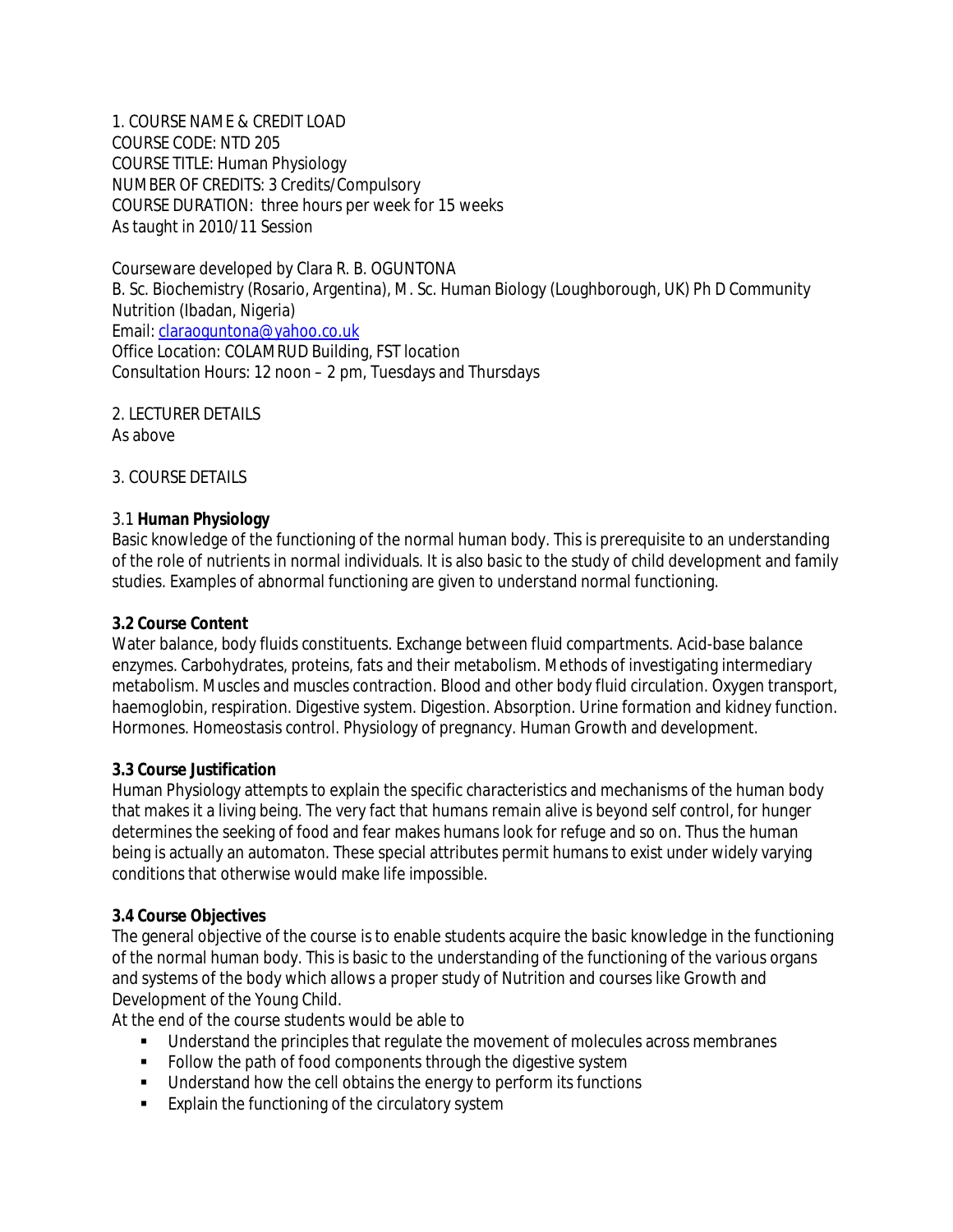- $\blacksquare$  Have a good grasp of the transport of Oxygen and CO<sub>2</sub>
- Discuss the formation of urine and the functioning of the kidney
- Understand de role of hormones
- **Have a basic knowledge of the physiology of pregnancy**

#### **3.5 Course Requirements**

Students are expected to attend 70 % of course activities to qualify to write the final exam. There will be two continuous assessment tests. The students are also encouraged to study the human body model and three classes (3 hours) would be devoted to this activity.

#### **3.6 Grading Method**

| <b>ITEM</b>                  | SCORE (%) |
|------------------------------|-----------|
| Attendance to classes        | 3         |
| Attendance to lab practicals | 3         |
| $1st$ CAT                    | 12        |
| $2^{nd}$ CAT                 | 12        |
| <b>Final Exam</b>            | 70        |
| Total                        | 1ሰበ       |

#### **3.7 Course Delivery Strategies**

The course objectives will be delivered through the traditional face to face weekly lecture on the designed topics. The previous lecture would be summarized on consecutive lectures. There would be tutorials with the help of the human body model in the Nutrition Laboratory. Whenever possible IT material would be used to illustrate the lectures. Two Cat tests would be conducted and attendance recorded.

#### **4.0 Lecture Content**

**Week 1.** The role of water in the body. Properties and movement

**Objective:** Students will have a good grasp of the role of water in the body.

### **Description:**

**1 st hour**: Revision of basic concepts. Water content in the body. Water distribution among compartments. Movement of water across membranes. Characteristics of the water molecule. Solutions, suspensions, colloidal state.

**2 nd hour**: Thermal properties of water. Water density. Specific Heat Capacity. Density and viscosity. Surface Tension. Dissociation of water and the pH scale. Osmotic pressure. Osmosis in human cells. Water balance. Role of the hypothalamus, the rennin-angiotension-aldosterone system and the kidney

### **Study Questions**:

1. How much water is there in the Intracellular fluid?

- 2. Discuss filtration power and osmotic pressure in the movement of water
- 3. Why is water such a special molecule?
- 4. Compare water characteristics with such of similar molecules
- 5. Explain how a red blood cell will behave when submerged in solutions of different concentrations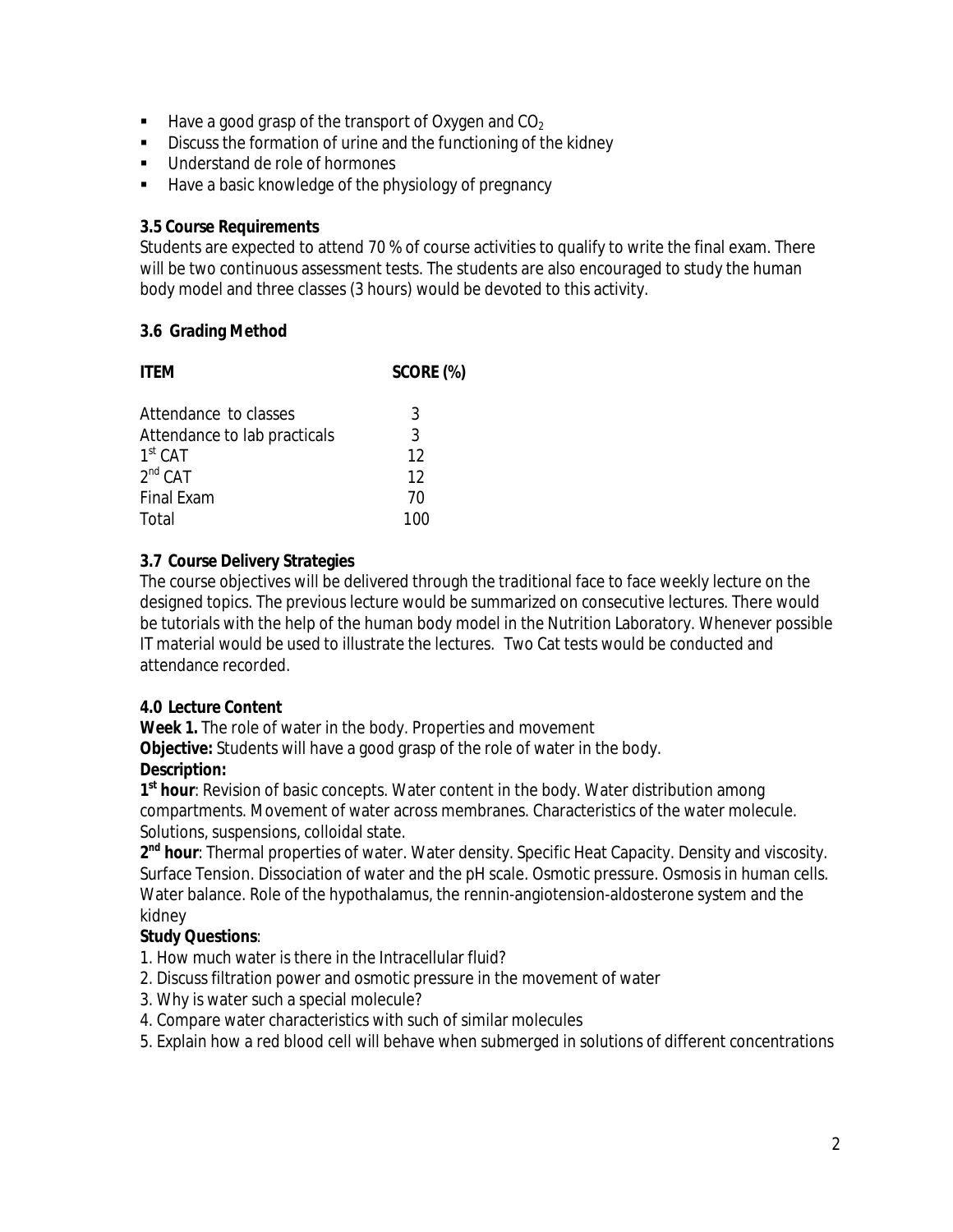### **Reading List:**

1. http://www.biology-questions-and-answers.com/water-properties-and-mineral-salts.html 2. http://encyclopedia2.thefreedictionary.com/properties+of+water

3. Guyton, A. C. 1986 Text Book of Medical Physiology. W.B. Saunders Company. Philadelphia

#### **Week 2: Maintenance of electrolyte balance. Electrolyte composition of body fluids Acid-balance control. The digestive system: introduction**

**Objective:** students will grasp important physiological concepts as stated above **Description:**

**1 st Hour**: Concept of neutrality within compartments. Concentrations of electrolytes in plasma, interstitial and intracellular fluid. The role of the kidney in the maintenance of electrolyte balance. Sodium, Chloride, Potassium, Calcium and Magnesium. Control of the concentration of H<sup>+</sup> ions. Acidosis. Acid-base buffers. Respiratory regulation of pH. Renal regulation of pH.

**2 nd Hour**: Supply of organic and inorganic nutrients. Energy needs. Mineral and vitamin needs of the body. Importance of digestion. Mechanical and Chemical digestion. Mechanical digestion: movements of the GIT. Chemical digestion: hydrolytic reactions to release simple nutrients for absorption. Digestion in the mouth. Role of teeth. Role of salivary glands and saliva. **3 rd Hour**: Laboratory introduction of model, location of organs of the digestive system

## **Study Questions:**

1. Where is potassium reabsorbed in the kidney?

- 2. Discuss the role of aldosterone in the kidney
- 3. What is the most important characteristic of the reabsorption of Ca++ in the kidney?
- 4. What is the pH of the Extracellular fluid? How did you arrive at this figure?
- 5. It is said that digestion starts in the mouth, explain why?

# **Reading List:**

1. http://www.wisegeek.com/what-is-electrolyte-balance.htm

- 2. http://www.nanocal.com/electrolyte\_balance.htm
- 3. http://www.nanocal.com/fluid\_regulation.htm
- 4. http://medicinenet.com/electrolytes/article.htm

5. Guyton, A. C. 1986 Text Book of Medical Physiology. W.B. Saunders Company. Philadelphia

### **Week 3: Organs of the digestive system and their functions in digestion**

# **Objective: To understand the function and working of the different organs that constitutes the digestive system**

### **Description:**

**1 st Hour:** Action of salivary amylase, duration of the effect. Other function of saliva. Formation of the bolus. Passage through pharynx. Structure and functions of the esophagus. Peristalsis. The stomach. Regions and structure of the stomach. Gastric mucosa. Secretions of the gastric mucosa. The pH of the stomach. Role of acidity. Secretion of Pepsinogen, mucin and HCl and their functions. Control of gastric secretions. Motility of the stomach. Stomach sphincters.

**2 nd Hour:** The small intestine. Structure and divisions. Origin of enzymes acting in the small intestine. Pancreatic juice and intestinal juice. Bile production and functions. Enzymes secreted by the pancreas and functions. Enzymes secreted by the small intestine and their functions. Hormones regulating the release of enzymes: Pancreozymin, secretin and enterocrinin.

**3 rd hour:** Laboratory study of model and tutorial.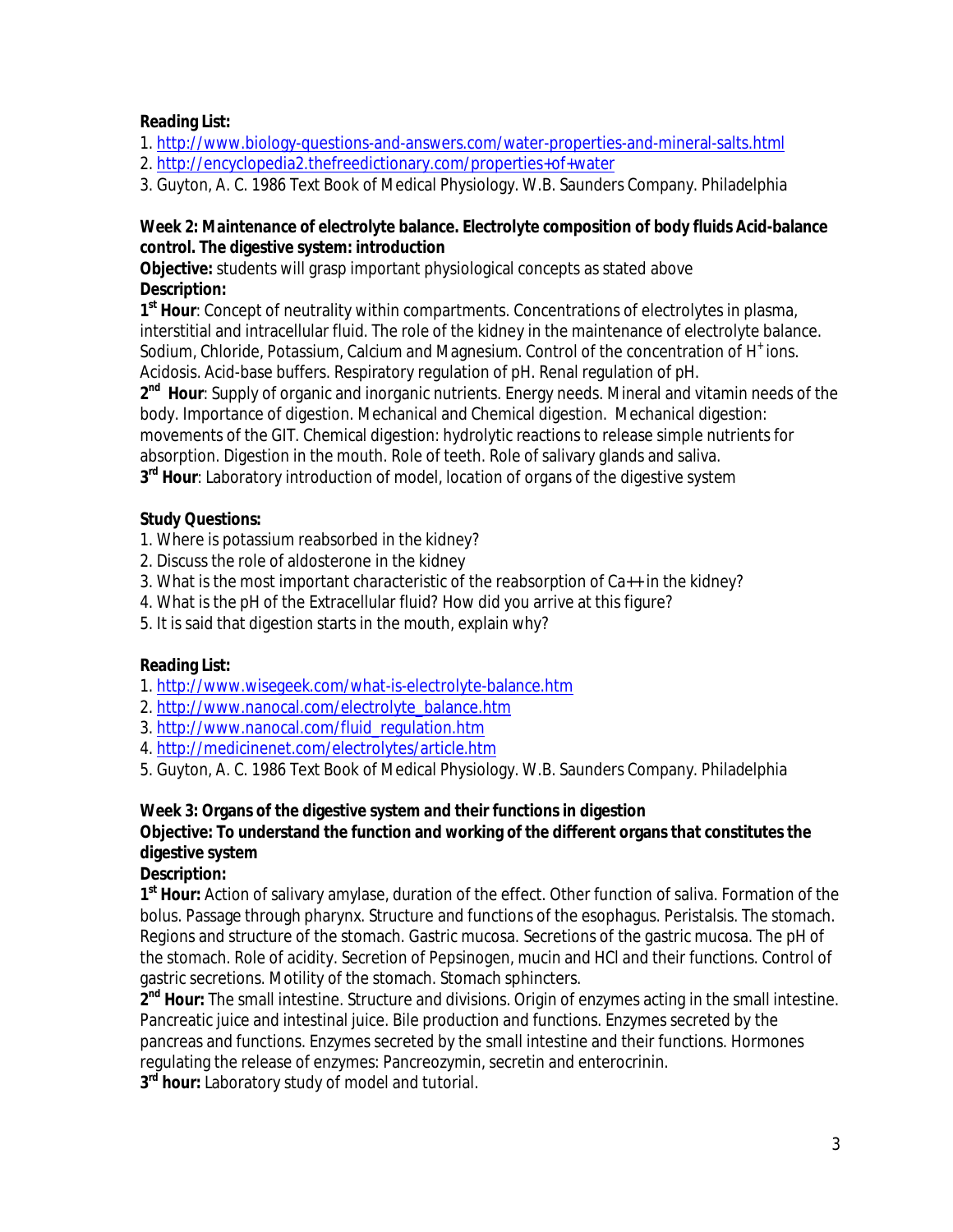#### **Study Questions:**

- 1. How is the food stopped from entering the trachea?
- 2. Describe the wall of the esophagus
- 3. What is peristalsis?
- 4. What is the function of the HCl acid secreted in the stomach?
- 5. Describe the secretions taking place in the stomach

#### **Reading List**

- 1. http://biology.clc.vc.edu/courses/bio105/digestiv.htm
- 2. http://digestive.niddk.nih.gov/ddiseases/pubs/yrdd/Your\_Digestive\_Sys.pdf

#### **Week 4: The digestive system continues**

#### **Objectives: the same as in week 3 plus to get a good grasp of the digestion and absorption of nutrients.**

#### **Description:**

**1 st Hour:** Nervous control of the pancreas and small intestine. The process of absorption. Peristalsis and segmentation. Formation of chyle. Intestinal mucosa structure. Villi structure. Digestion inside intestinal cells. Fate of lipids, carbohydrates and proteins. Factors affecting absorption of nutrients and water.

**2 nd Hour:** The large intestine. Structure and functions. Intestinal microbes. The role of fibre in the diet. The liver. Structure. Blood supply. Formation of bile. Gall bladder function. Metabolism of carbohydrates, proteins and fat. The role of the liver in the metabolism of iron. Detoxification. **3 rd Hour:** CD on the structure and functioning of the digestive system. Tutorial.

#### **Study Questions:**

- 1. Explain the factors that affect absorption of nutrients such as vitamin  $B_{12}$ , iron, glucose, etc.
- 2. The small intestine has three segments, which are these and what are the functions of each segment?
- 3. Is fibre an essential in the diet?
- 4. Discuss the functions of the bile
- 5. How is the liver involved in detoxification?

### **Reading List:**

Hunt, S. M. and Groff, J. L. 1990. The Digestive System: Mechanism for Nourishing the Body in: Advanced Nutrition and Human Metabolism. West Publishing Co. St. Paul.

http://science.nationalgeographic.com/science/health-and-humanbody/human-body/digestive-systemarticle.html

### **Week 5: The Circulatory System. Blood and its functions.**

### **Objective: To understand the role of the blood cells in the transport of oxygen, nutrients and wastes, coagulation and defense.**

### **Description:**

**1 st Hour:** Blood, functions and constituents. Normal blood volume. Plasma. Plasma proteins. Red blood cells(RBCs), normal values. Function and structure. Life span. Production of RBCs during the life span. Regulation of erythropoiesis. Nutrients needed for normal erythropoiesis. Fate of RBCs. Anaemias. **2 nd Hour:** White Blood Cells. Normal values. Granulocytes. Agranular leucocytes. Functions. Relative numbers of different types. Platelets. Structure and normal values. Plasma: chemical composition and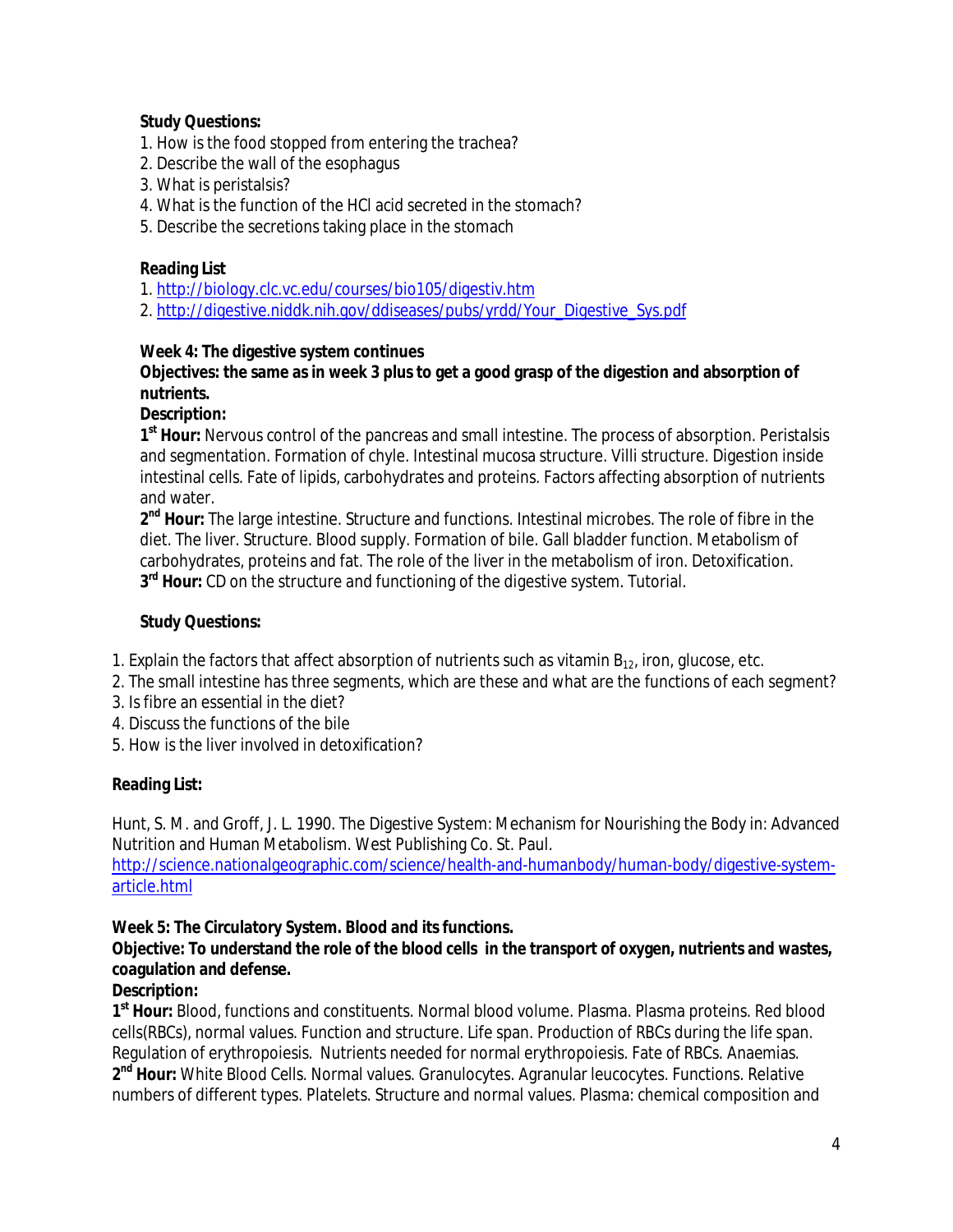description of substances in Plasma. Plasma proteins. Non-protein nitrogenous substances in plasma. Other constituents of plasma.

**3 rd Hour:** Laboratory identification of organs of the circulatory system and tutorial.

### **Study Questions:**

- 1. Which are the normal blood volumes for women and men?
- 2. Where are blood cells produced?
- 3. How does the shape of RBCs help its function?
- 4. Explain the functions of the different plasma proteins
- 5. Which of the white blood cells have phagocytic properties?

### **Reading List:**

Guyton, A. C. 1986. Text Book of Medical Physiology. W. B. Saunders Co. Philadelphia Bianco, C. How blood works? Assessed July 2011. http://science.howstuffworks.com/environmental/life/human-biology/blood.htm

### **Week 6: Blood Plasma. Circulation**

### **Objective: To acquire knowledge about the role of plasma proteins. To understand the role of the heart in circulation and understand what blood pressure is and how it is generated**

**1 st Hour:** Chemical composition of plasma. Water. Albumins, Globulins, Fibrinogen. Non-protein nitrogenous substances. Regulatory substances. Respiratory gases. Electrolytes

**2 nd Hour**: The heart. Structure. Arteries and veins linking the heart to the systemic circulation. The cardiac cycle. Systole. Diastole. The aorta. Pulmonary veins and arteries. Valves. Cardiac output. **3 rd Hour**: The cardiac impulse. Normal ECG. Blood pressure.

### **Study Questions:**

- 1. Discuss the functions of albumins and globulins
- 2. Which is the largest chamber in the heart?
- 3. How is the blood stopped of going back?
- 4. What is the normal cardiac output in an athlete?
- 5. Which are the only arteries carrying deoxygenated blood?

# **Reading List:**

Guyton, A. C. 1986. Text Book of Medical Physiology. W. B. Saunders Co. Philadelphia http://www.fi.edu/learn/heart http://www.pbs.org/wgbh/nova/body/map-human

#### **Week 7: Blood Pressure. Blood vessels. Tissue fluid and lymph. Interchange between blood and tissue fluid.**

**Objectives: Students would be conversant on the regulation of blood pressure. The interchange between blood and tissue fluid would help to understand some of the nutrition problems due to deficiencies.**

**1 st Hour:** Generation of blood pressure. Pressure inside the heart chambers. Pressure inside the aorta and pulmonary arteries. Vasoconstriction and vasodilation. Normal blood pressure. Blood vessels. Types of arteries. Arterioles. Capillaries. Venules. Veins. Lymphatic vessels.

**2 nd Hour:** Filtration pressure. Coloidal osmotic pressure. Origin of lymphatic fluid. The lymphatic system. Lymphatic Nodules. Lymphatic organs

**3 rd Hour**: Revision.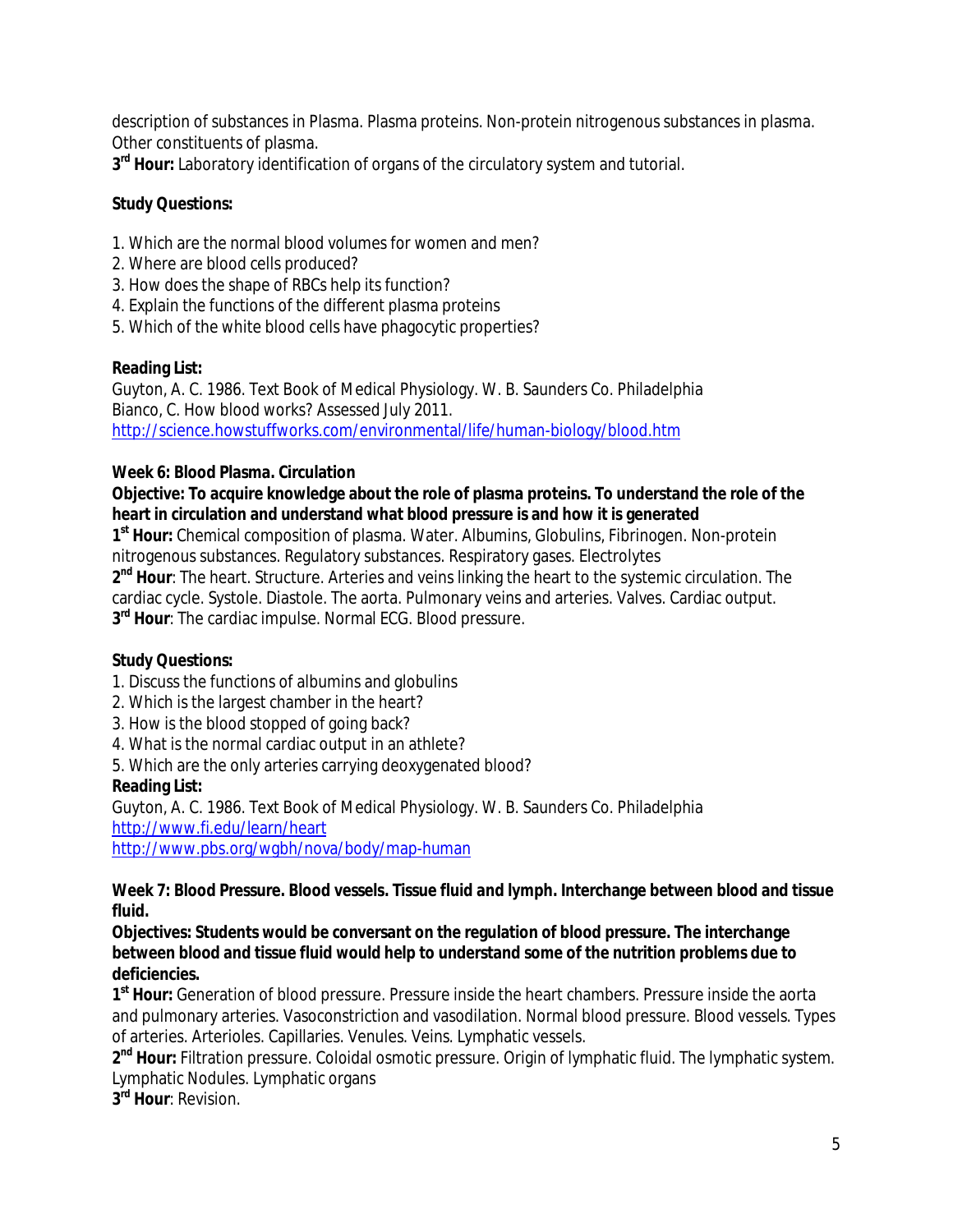#### **Study Questions:**

- 1. What is the pressure inside the right ventricle during systole?
- 2. What is responsible of the colloidal osmotic pressure?
- 3. Where does the lymphatic system joins the systemic circulation?
- 4. What are the differences and similarities between veins and arteries?
- 5. Which are the forces responsible for the blood return to the heart?

#### **Reading List:**

Guyton, A. C. 1986. Text Book of Medical Physiology. W. B. Saunders Co. Philadelphia http://www.fi.edu/learn/heart/vessels/vessels.html http://www.innerbody.com/image/card05.html http://anatowiki.wetpaint.com/page/Lymphatic+system

# **8 th Week: CAT**

This is conducted with the class divided in 5 or 6 groups given the number of students usually enrolled for the course. It is done with a multiple choice type of test, and each group gets a different set of questions.

#### **Week 9. Transport of Respiratory Gases. Haemoglobins. Factors affecting transport of gases. Objectives: Students would understand how oxygen is supplied to the tissues and the factors that affect this process.**

**1 st Hour**: Structure of normal Haemoglobin. Site of transport of oxygen. Process of Haemoglobin loading and unloading. Partial pressure of oxygen in the lungs. Effect of temperature, carbon monoxide, carbondioxide tension. Myoglobin. Foetal Haemoglobin.

**2nd Hour**: Abnormal haemoglobin variants. Talassemia major and minor. Sickle cell haemoglobin. Consequences. Carriage of  $CO<sub>2</sub>$ 

**3 rd Hour**: Tutorial on the genetic bases of abnormal haemoglobins

### **Study Questions:**

1. What state of oxidation does the iron have to be for Haemoglobin to transport oxygen?

- 2. How saturated with oxygen is haemoglobin in deoxygenated blood?
- 3. How does smoking affect the oxygenation of blood?
- 4. How does foetal haemoglobin differ from the normal adult one?
- 5. What is the difference between normal haemoglobin and sickle cell haemoglobin?

#### **Reading List:**

1**.** Guyton, A. C. 1986. Text Book of Medical Physiology. W. B. Saunders Co. Philadelphia

2. www.medicinenet.com/hemoglobin/article.htm

**Week 10. Urine formation and kidney function**. **The kidney. Blood supply to the kidney. The nephron. Functions. Reabsorption of blood constituents. Secretion. Formation of urine. Regulation of nephron function.**

**Objectives: to have a clear understanding of the functions of the kidney**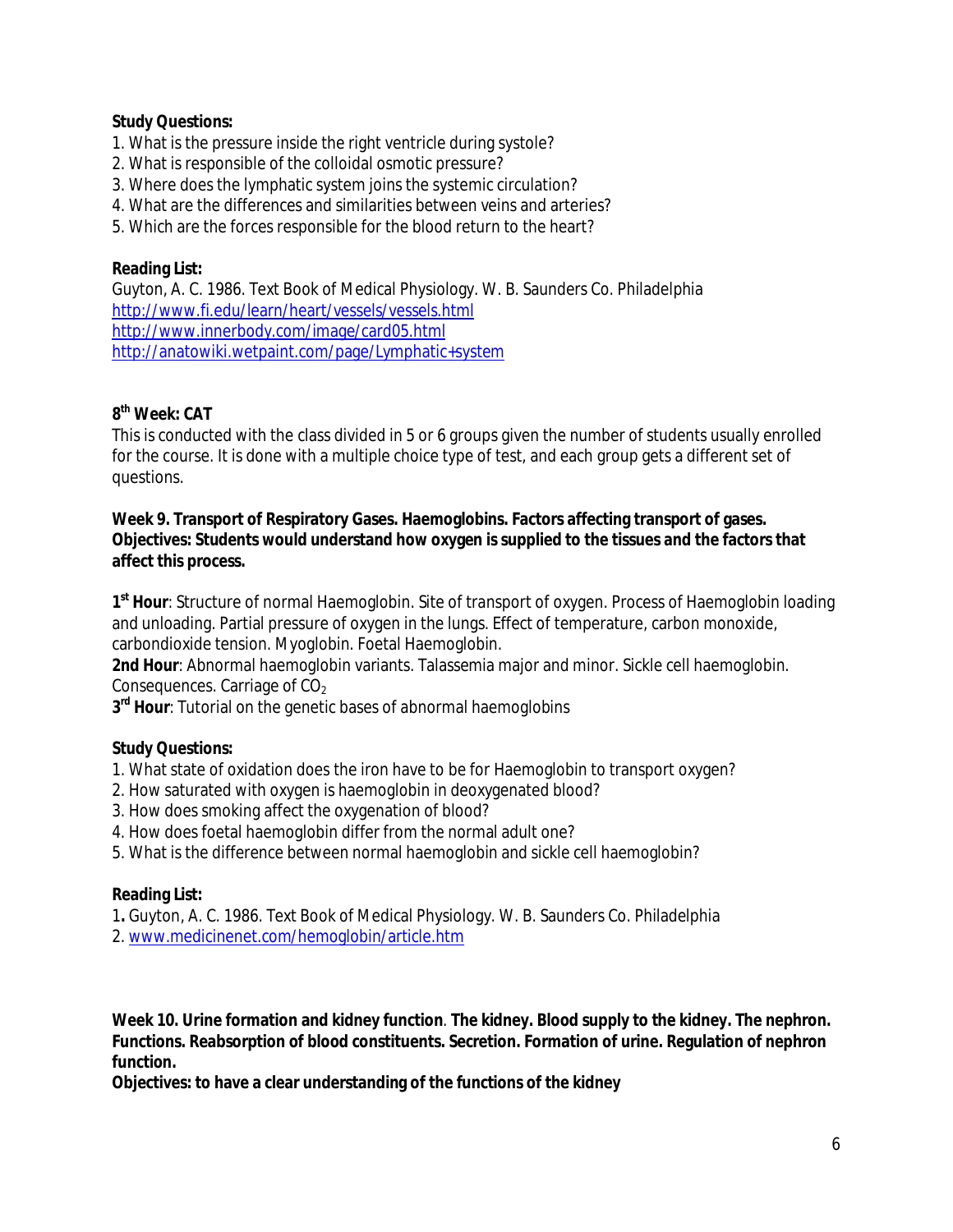1<sup>st</sup> Hour: Excretion of metabolic waste. Location of the kidneys. Structure of the kidneys. Blood supply, irrigation of the kidneys. Afferent and Efferent arterioles. Types of nephrons. Parts of the nephrons.

**2 nd Hour:** Composition of the glomerular filtrate. Secretion. Selective reabsorption. Diagram of the nephron and the composition of the filtrate. Action of ADH. Regulation of nephrons function. **3 rd Hour:** Tutorial to discuss the mechanism of urine formation.

## **Study Questions**

- 1. What is the main difference between afferent and efferent arterioles?
- 2. How many types of nephrons are there?
- 3. Desert animals are known to have one type of nephrons, which one?
- 4. How does ADH work? In which part of the nephrons?
- 5. What is the countercurrent mechanism?

### **Reading List:**

Guyton, A. C. 1986. Text Book of Medical Physiology. W. B. Saunders Co. Philadelphia http://www.nsbri.org/HumanPhysSpace/focus4/ep-urine.html

**Week 11. The Endocrine System. Hormones. Control of Hormone Secretion Rate: the role of Negative Feedback. Homeostasis Control**

**Objectives: Hormones are responsible for the control of different metabolic functions of the body, therefore an understanding of their mode of action is vital to understand the utilization of nutrients.**

**1 st Hour:** The most important endocrine glands and their hormones. Anterior and posterior pituitary gland. Adrenal cortex. Thyroid gland. Islets of Langerhams in the Pancreas. Ovaries. Testes. Parathyroid gland. Placenta. Chemistry of the hormones. Mechanism of action.

**2 nd Hour:** Glucagon. Insulin. Thyroxine. Parathohormone. Growth Hormone. Epinephrine and Norepinephrine. Cortisol, etc.

**3 rd Hour:** Tutorial on the action of the different hormones.

### **Study Questions:**

- **1.** Explain the feedback mechanism of hormone release
- 2. Which hormones are produced in the Islets of Langerhams?
- 3. Which are the functions of thyroxine?
- 4. What hormone/s are said to be anabolic?
- 5. How is the secretion of insulin controlled?

### **Reading List:**

Guyton, A. C. 1986. Text Book of Medical Physiology. W. B. Saunders Co. Philadelphia http://www.endocrineweb.com http://en.wikipedia.org/wiki/List\_of\_human\_hormones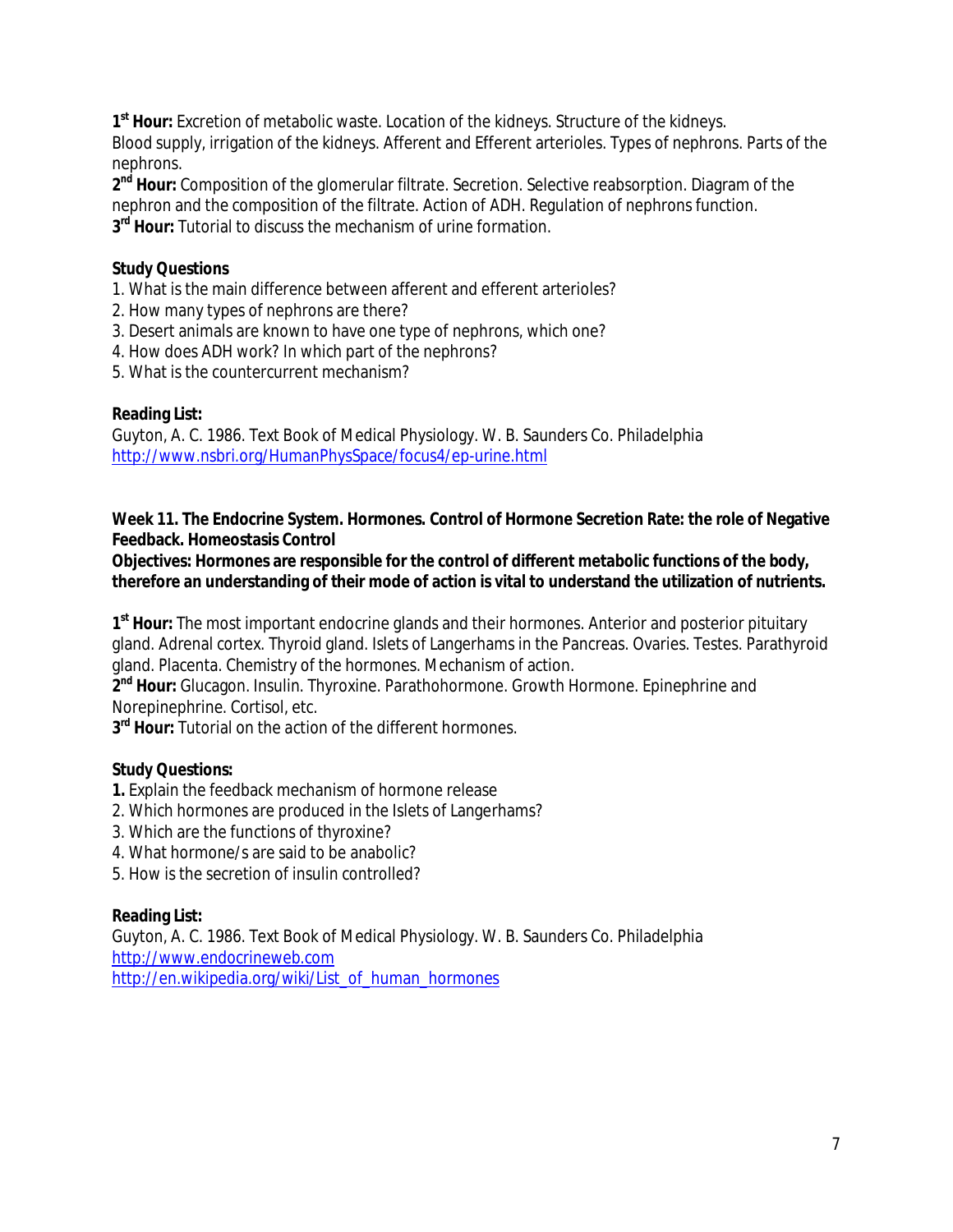**Week 12. Physiology of pregnancy. Changes in Maternal Physiology during pregnancy. Hormonal Changes. Blood changes.** 

#### **Objectives: Important knowledge to understand the role of nutrition during pregnancy, given that in countries like Nigeria, undernutrition is still a problem endangering the lives of future generations.**

**1 st Hour:** Changes in hormone concentrations during pregnancy. Resistance to insulin. Changes in blood and other fluids. Haemodilution. Changes in renal flow. Weight gain. Nutrient needs during pregnancy. RDAs. Physiological adaptations during pregnancy

2<sup>nd</sup> Hour: lodine deficiency during pregnancy and its consequences. Obesity and pregnancy. Gestational Diabetes. Intra uterine growth retardation. Foetal origin of chronic diseases.

# **3 rd Hour:** Revision.

## **Study Questions:**

1. What is the recommended weight gain for women with normal BMI at conception?

- 2. What is considered a normal haemoglobin value for pregnant women? Why?
- 3. What is the normal weight of the placenta at birth?
- 4. What is the recommendation for energy intake during pregnancy?
- 5. Is there a need to eat for two during pregnancy?

### **Reading List:**

Allen L. 2001. Pregnancy and Lactation In: Present Knowledge in Nutrition. Bowman, B. A. and Russell, R. M. Editors. ILSI Press. Washington

King, J.C. 2000. Physiology of pregnancy and lactation. Am.J.Clin. Nutr. 71(suppl):1218S-1225S

**Week 13 Second CAT.** As before students are divided in groups for this purpose.

#### **Week 14. Human Growth and Development. Growht and Functional development of the foetus. Growth and development of the child. Behavioural growth Periods of rapid growth: in utero, infancy, childhood and adolescence.**

**1 st Hour:** Development of the organ systems. The circulatory system. The respiratory system. The gastrointestinal tract. The kidneys. Foetal metabolism.

**2 nd Hour**: Adjustment to extrauterine life. Growth and development of the child. Physical development. Physiological development. Growth charts. Childhood. Adolescent growth spurt.

## **3 rd Hour:** Tutorial

### **Study Questions:**

- 1. How is the acidity of the infants' stomach comparing with that of an adult?
- 2. When is the myelinization of nerves completed?
- 3. When does the foetus produce urine?
- 4. What is the main source of energy for the foetus?
- 5. Does the new born have proteolytic enzymes?

### **Reading List:**

Guyton, A. C. 1986. Text Book of Medical Physiology. W. B. Saunders Co. Philadelphia Guthrie, H.A. and Picciano, M. F. 1995. Human Nutrition. Mc Graw-Hill. Boston

### **Week 15 Revision Exercise**

**Objective:** Students will revise all the topics covered with special reference to the Study Questions and CAT.